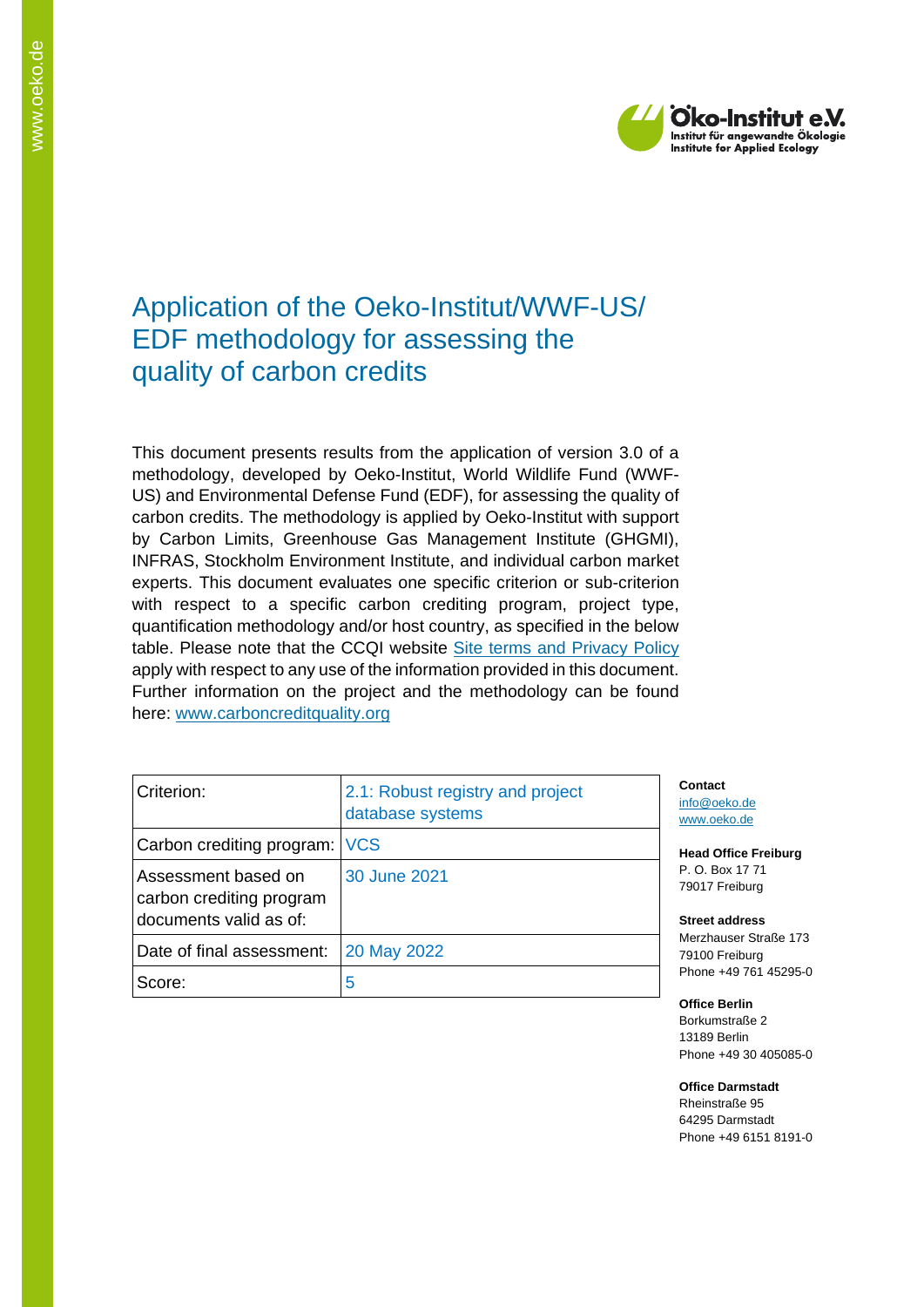# **Assessment**

## **Indicator 2.1.1.**

### **Relevant scoring methodology provisions**

"The registry is capable of securely effectuating the issuance, transfer, and cancellation of carbon credits."

## **Information sources considered**

- 1 VCS Registration and issuance process v4.0 (September 2019), available at [https://verra.org/wp-content/uploads/2019/09/Registration\\_and\\_Issuance\\_Process\\_v4.0.pdf](https://verra.org/wp-content/uploads/2019/09/Registration_and_Issuance_Process_v4.0.pdf)
- 2 Publicly accessible registry system, available at <https://registry.verra.org/>

#### **Relevant carbon crediting program provisions**

-

## **Assessment outcome**

Yes (1 Point)

## **Justification of assessment**

There is no way for the project team to independently assess the security of the registry. No issues relating to a lack of security of the registry have been reported. The indicator is therefore considered to be fulfilled.

## **Indicator 2.1.2**

#### **Relevant scoring methodology provisions**

"The registry tags each carbon credit with a unique identifier (e.g., serial number) and each carbon credit is clearly associated with a specific issuance."

#### **Information sources considered**

- 1 VCS Registration and issuance process v4.0 (September 2019), available at [https://verra.org/wp-content/uploads/2019/09/Registration\\_and\\_Issuance\\_Process\\_v4.0.pdf](https://verra.org/wp-content/uploads/2019/09/Registration_and_Issuance_Process_v4.0.pdf)
- 2 Publicly accessible registry system, available at <https://registry.verra.org/>

#### **Relevant carbon crediting program provisions**

Provision 1 Source 1, chapter 1: "The Verra registry provides the central repository for all information and documentation relating to pipeline and registered projects. The registry is also responsible for ensuring uniqueness of projects, issuing VCU serial numbers and tracking VCU retirement".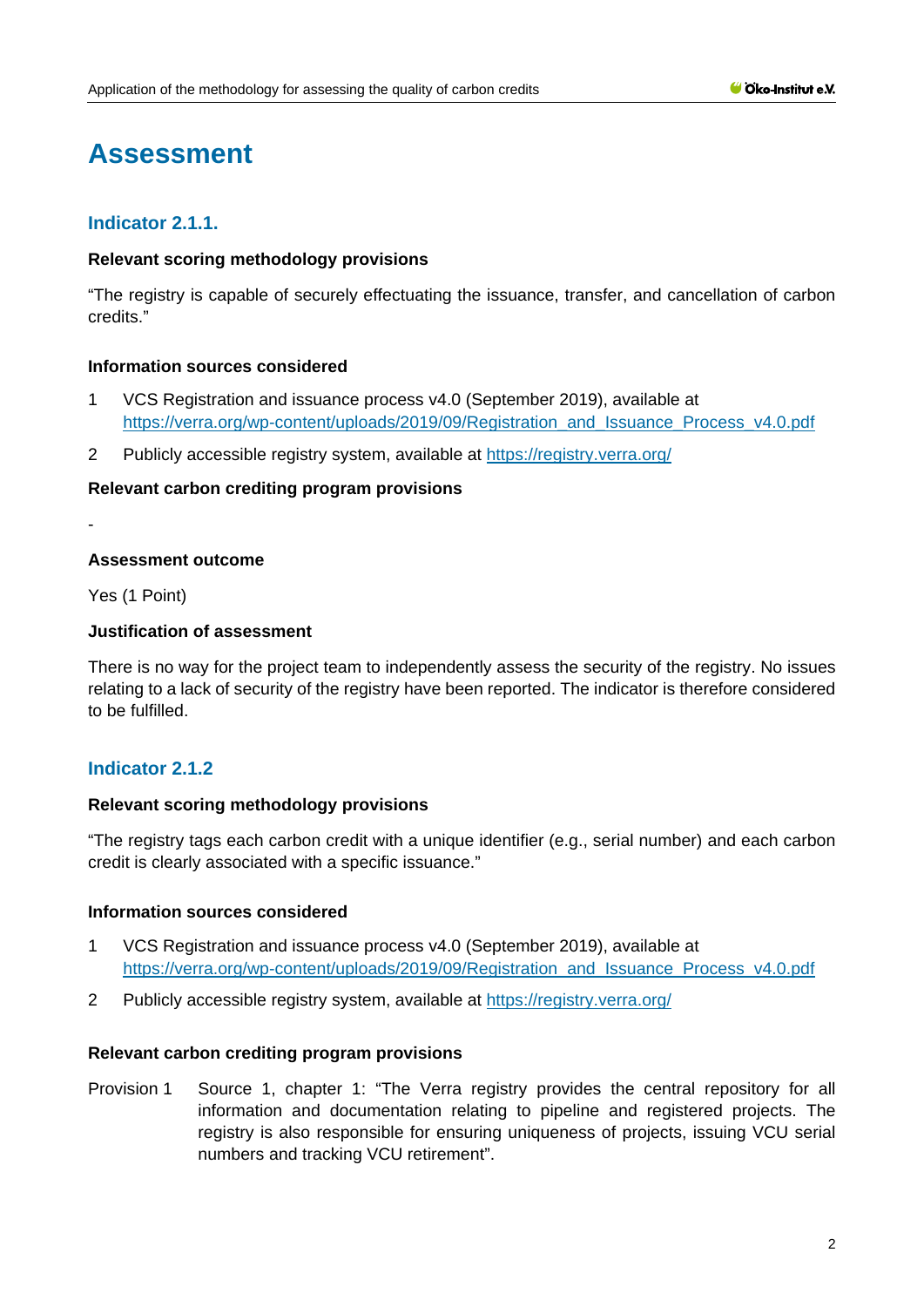#### **Assessment outcome**

Yes (1 Point).

## **Justification of assessment**

Provision 1 as well as the information available in VCS' registry which provides access to issuance records for individual projects and indicates associated serial numbers for each issuance (source 2) specify that the indicator is fulfilled.

## **Indicator 2.1.3**

## **Relevant scoring methodology provisions**

"The program has established procedures to clearly identify the owner of a carbon credit, including which entities are entitled to request for the issuance, transfer or cancellation of a carbon credit."

#### **Information sources considered**

1 VCS Registration and issuance process v4.0 (September 2019), available at [https://verra.org/wp-content/uploads/2019/09/Registration\\_and\\_Issuance\\_Process\\_v4.0.pdf](https://verra.org/wp-content/uploads/2019/09/Registration_and_Issuance_Process_v4.0.pdf)

## **Relevant carbon crediting program provisions**

- Provision 1 Source 1, section 4.1: "In the registration process, project proponents need to submit documentation to the validation/verification body, including evidence of project ownership."
- Provision 2 Source 1, section 4.2.1: "The only entities that may initiate the project registration process are the project proponent, an entity to which the project proponent has assigned sole right to the GHG emission reductions or removals for the entire project crediting period, or the authorized representative of either of these entities. No other entity can initiate the project registration process."
- Provision 3 Source 1, section 4.2.4: "Where the project is presented for registration and VCU issuance, the relevant documents that shall be provided to the Verra registry are the project description, the validation report, the validation representation, the registration representation, the monitoring report, the verification report, the verification representation, the issuance representation, and any AFOLU specific documentation, communications agreement, proof of right, proof of contracting or evidence and representation with respect to cancellation of GHG credits under another GHG program."
- Provision 4 Source 1, section 4.2.5: "The following shall apply with respect to the project proponent representations:
	- 1) The Verra website provides the templates for the registration representation, issuance representation and all other project proponent representations. The templates shall not be altered other than to fill in the project specific details.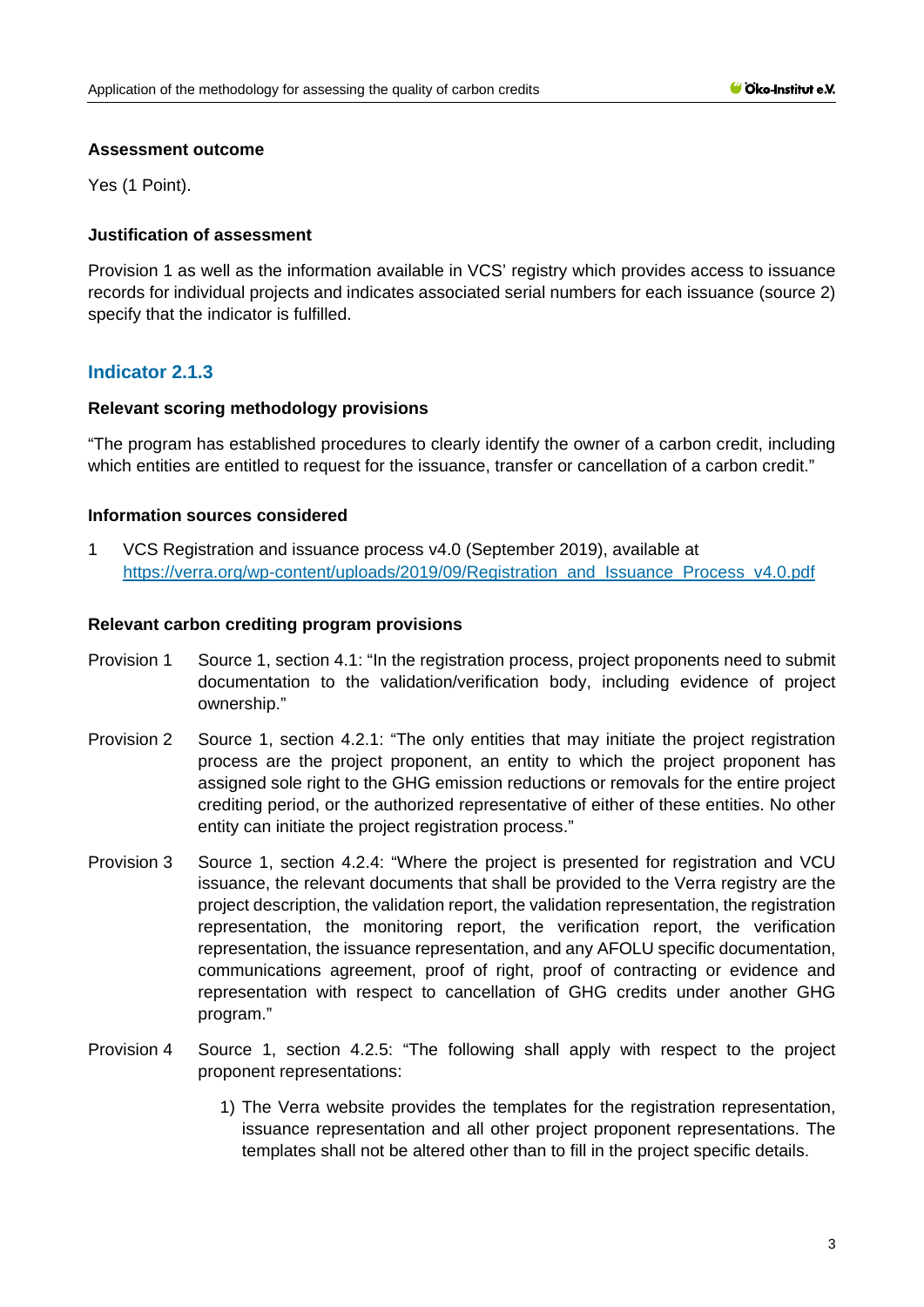- 2) The project proponent representations shall be properly executed as deeds in accordance with applicable local laws and the organization's own constitutional documents (e.g., signature by directors, requirement of company seals).
- 3) Where more than one individual or organization can claim rights in respect of the execution of the project proponent representations, all such individuals and organizations shall execute the project proponent representations, using the appropriate templates available on the Verra website for projects with multiple project proponents, as applicable. Note that such representations may be executed in any necessary number of counterparts."
- Provision 5 Source 1, section 4.2.9: "The entity initiating the project registration process or its authorized representative shall submit to the Verra registry the legal agreement(s) transferring the right to the GHG emission reductions or removals for the entire project crediting period to it from the project proponent."
- Provision 6 Source 1, section 4.2.15: "The VCS Program allows projects registered under an approved GHG program to cancel GHG credits issued under the approved GHG program and have them issued as VCUs in the Verra registry. […] An official notification or other evidence of cancellation of the GHG credits under the approved GHG program and a signed VCU conversion representation shall be provided to the Verra registry."
- Provision 7 Source 1, section 4.6.6: "The registry account holder, its authorized representative, the other GHG program in which the registry account holder is participating or Verra may initiate a VCU cancellation. Note that the initiator and recipient of a VCU cancellation request depends on the specific circumstances of the cancellation (e.g., where VCUs are being converted into another form of GHG credit, the cancellation request may be submitted to Verra by the other GHG program in which the registry account holder is participating)."

## **Assessment outcome**

Yes (1 Point).

## **Justification of assessment**

Provisions 1 to 7 outline procedures for identifying the owner of a carbon credit and explain which entities are entitled to request for the issuance, transfer or cancellation of a carbon credit. Additionally, the conversion representation template referred to in provision 6 outlines rights and responsibilities related to the cancellation of credits. The indicator is therefore fulfilled.

## **Indicator 2.1.4**

#### **Relevant scoring methodology provisions**

"The registry or project database system makes relevant information on carbon credits readily available to users and the public in a user-friendly format, including: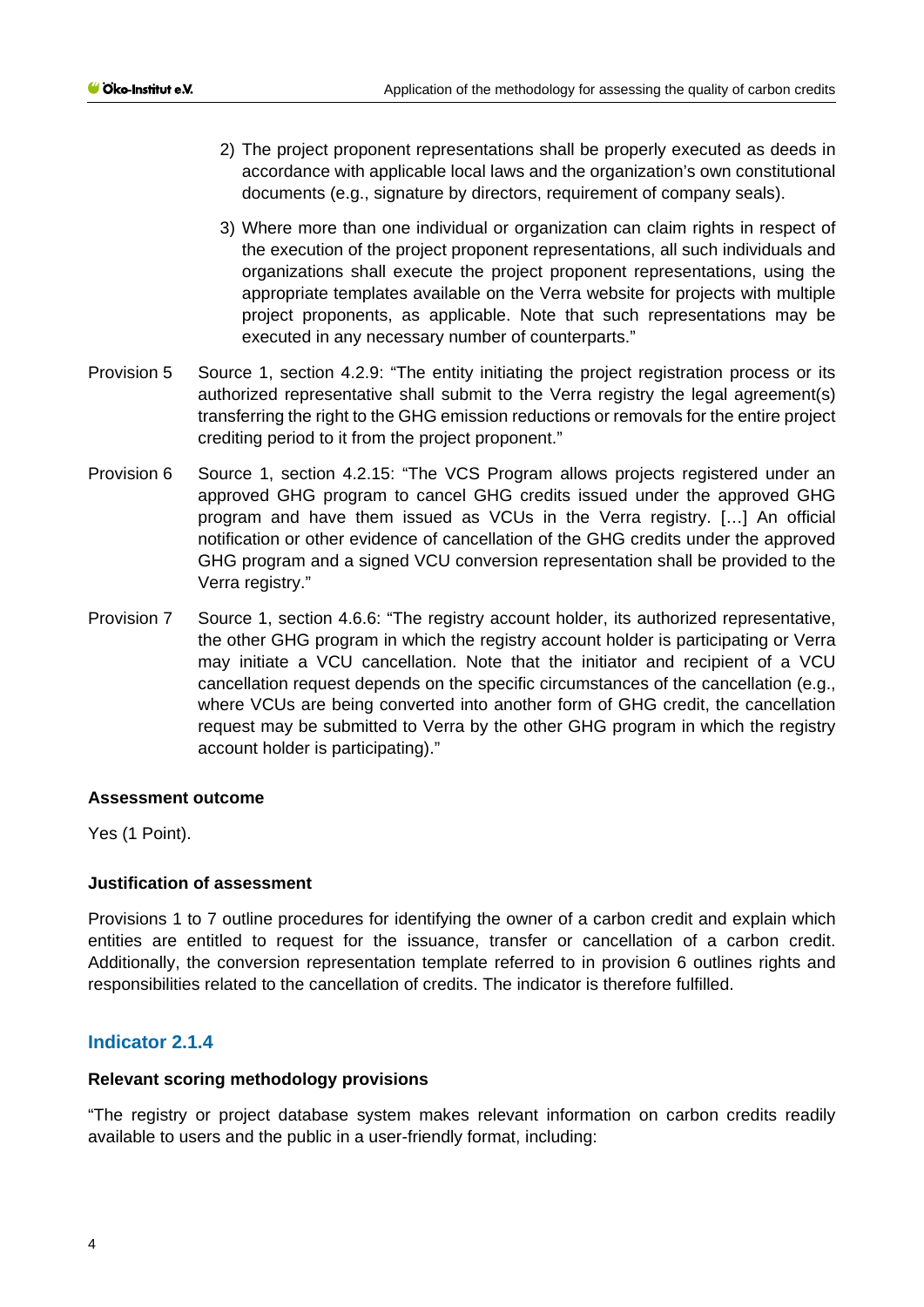- a. The project to which the carbon credit was issued, including unique identifying information about the project
- b. The host country of the relevant project (i.e., the country where the project is implemented)
- c. Information on the status of the credit (e.g., cancelled or active)."

#### **Information sources considered**

- 1 Verra registry for VCUs, available at<https://registry.verra.org/app/search/VCS/VCUs>
- 2 VCS Registration and issuance process v4.0 (September 2019), available at [https://verra.org/wp-content/uploads/2019/09/Registration\\_and\\_Issuance\\_Process\\_v4.0.pdf](https://verra.org/wp-content/uploads/2019/09/Registration_and_Issuance_Process_v4.0.pdf)

#### **Relevant carbon crediting program provisions**

Provision 1 Source, 2, section 4.6: "The Verra registry displays the status of every VCU issued under the VCS Program. VCUs may have a status of active, retired or cancelled".

#### **Assessment outcome**

- a. Yes (1 Point)
- b. Yes (1 Point)
- c. Yes (1 Point)

#### **Justification of assessment**

The registry makes all required information publicly available (source 1). On the basis of the information included in the registry, for each VCU the project and the host country can be identified. Moreover, the registry makes information on status of carbon credits readily available (provision 1). In the registry, it is possible to filter VCUs according to their issuance status (active, retired or cancelled). All elements of the indicator are therefore fulfilled.

## **Indicator 2.1.5**

#### **Relevant scoring methodology provisions**

"The program has established provisions that identify, or allow the public to identify, for each carbon credit, or each block of carbon credits, the period in which the emission reductions or removals occurred."

#### **Information sources considered**

- 1 Verra registry for VCUs, available at<https://registry.verra.org/app/search/VCS/VCUs>
- 2 VCS Registration and issuance process v4.0 (September 2019), available at [https://verra.org/wp-content/uploads/2019/09/Registration\\_and\\_Issuance\\_Process\\_v4.0.pdf](https://verra.org/wp-content/uploads/2019/09/Registration_and_Issuance_Process_v4.0.pdf)
- 3 VCS Monitoring report template v4.0 (September 2019), available at <https://verra.org/project/vcs-program/rules-and-requirements/>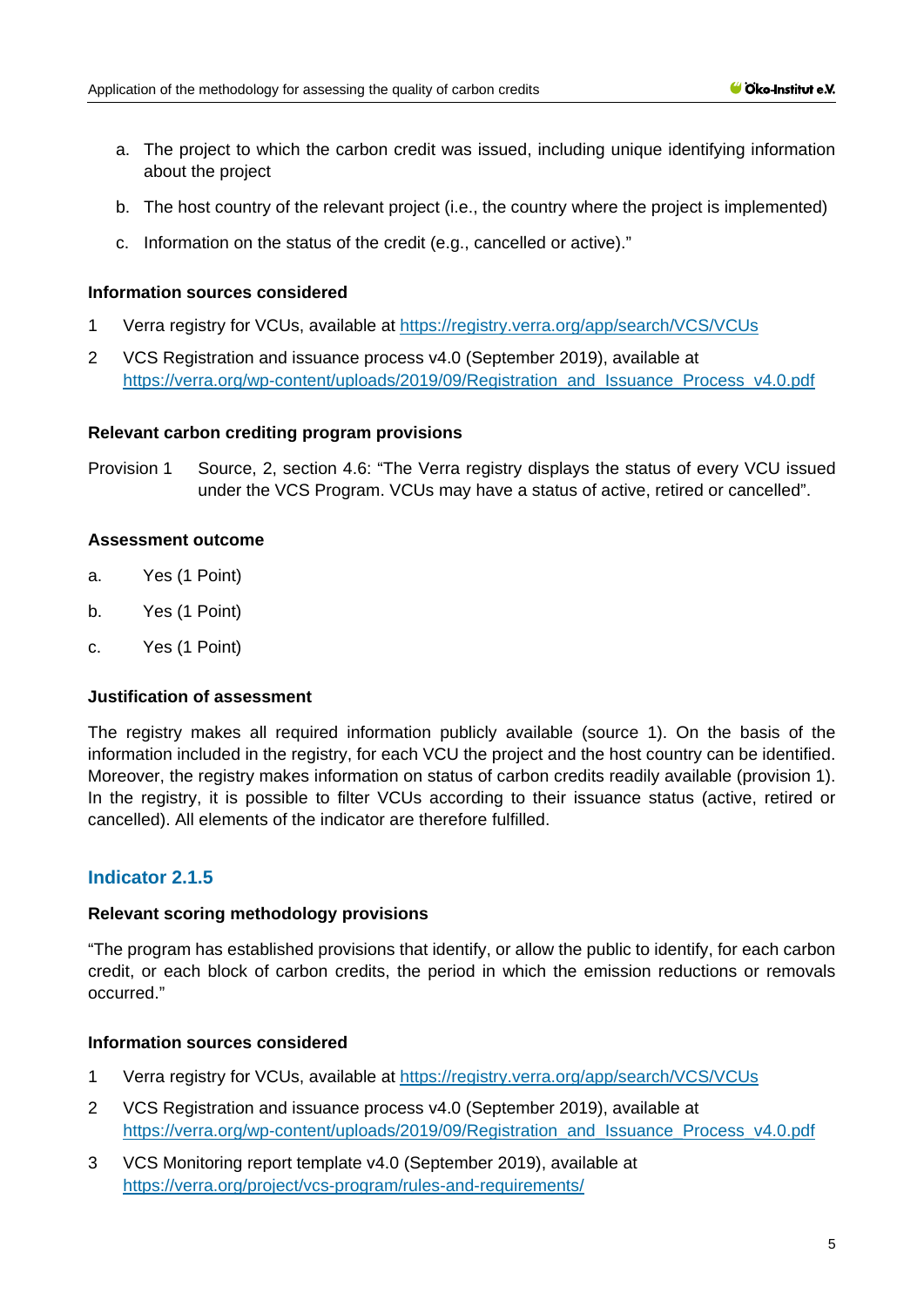4 VCS Standard v4.1 (April 2021), available at [https://verra.org/wp](https://verra.org/wp-content/uploads/2021/04/VCS-Standard_v4.1.pdf)[content/uploads/2021/04/VCS-Standard\\_v4.1.pdf](https://verra.org/wp-content/uploads/2021/04/VCS-Standard_v4.1.pdf)

#### **Relevant carbon crediting program provisions**

Provision 1 Source 3, section 5.4: "Quantify the net GHG emission reductions and removals, summarizing the key results using the table below. Specify breakdown of GHG emission reductions and removals by vintages where the intent is to issue each vintage separately in the VCS registry system.

| Year         | <b>Baseline</b><br>emissions or<br>removals<br>(tCO <sub>2</sub> e) | <b>Project</b><br>emissions or<br>removals<br>(tCO <sub>2</sub> e) | Leakage<br>emissions<br>(1CO <sub>2</sub> e) | <b>Net GHG</b><br>emission<br><b>reductions</b><br>or removals<br>(1CO <sub>2</sub> e) |
|--------------|---------------------------------------------------------------------|--------------------------------------------------------------------|----------------------------------------------|----------------------------------------------------------------------------------------|
| Year A       |                                                                     |                                                                    |                                              |                                                                                        |
| Year         |                                                                     |                                                                    |                                              |                                                                                        |
| <b>Total</b> |                                                                     |                                                                    |                                              |                                                                                        |

For non-AFOLU projects, use the following table:

For AFOLU projects, include quantification of the net change in carbon stocks. Also, state the non-permanence risk rating (as determined in the AFOLU non-permanence risk report) and calculate the total number of buffer credits that need to be deposited into the AFOLU pooled buffer account. Attach the non-permanence risk report as either an appendix or a separate document.

For AFOLU projects, use the following table:"

| Year         | <b>Baseline</b><br>emissions<br><b>or</b><br>removals<br>(1CO <sub>2</sub> e) | <b>Project</b><br>emissions<br><b>or</b><br><b>removals</b><br>(1CO <sub>2</sub> e) | Leakage<br>emissions<br>(tCO <sub>2</sub> e) | <b>Net GHG</b><br>emissio<br>$\mathsf{n}$<br>reductio<br><b>or</b><br>ns<br>removal<br>s<br>(tCO <sub>2</sub> e) | <b>Buffer</b><br>pool<br>allocation | <b>VCUs</b><br>eligible<br>for<br><b>issuance</b> |
|--------------|-------------------------------------------------------------------------------|-------------------------------------------------------------------------------------|----------------------------------------------|------------------------------------------------------------------------------------------------------------------|-------------------------------------|---------------------------------------------------|
| Year A       |                                                                               |                                                                                     |                                              |                                                                                                                  |                                     |                                                   |
| Year         |                                                                               |                                                                                     |                                              |                                                                                                                  |                                     |                                                   |
| <b>Total</b> |                                                                               |                                                                                     |                                              |                                                                                                                  |                                     |                                                   |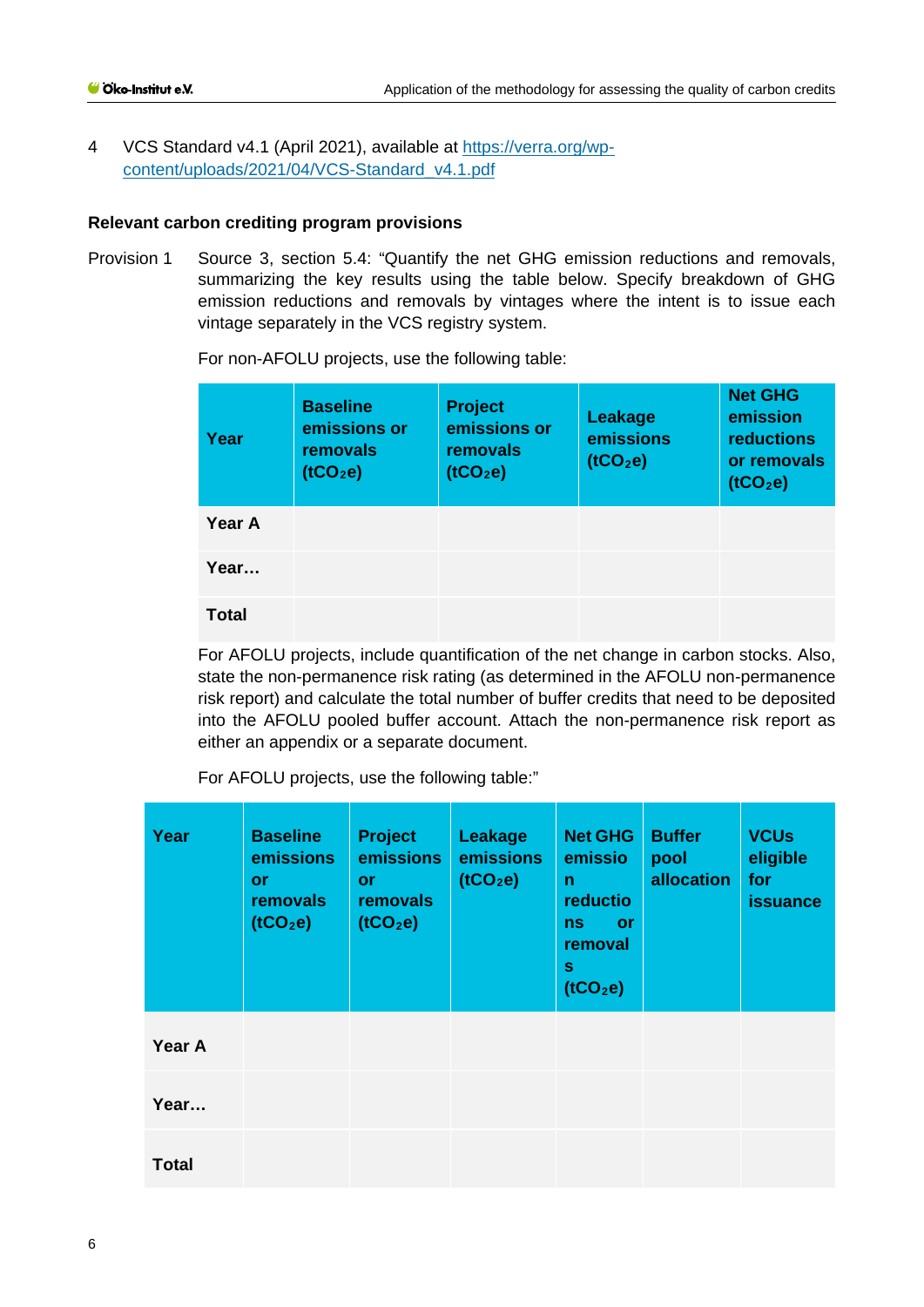- Provision 2 Source 4, section 3.4.5: "Where a monitoring report and associated verification report divide a monitoring period into vintages, separate VCU issuance records in accordance with vintage periods may be issued, as set out in the VCS Program document *Registration and Issuance Process"*.
- Provision 3 Source 2, section 4.1.2: "The Verra registry can display separate vintages within one verification period. For example, where the verification period is 1 January 2012 to 30 June 2013, the project proponent may wish to have one VCU issuance record for the 2012 VCUs and a separate VCU issuance record for the 2013 VCUs. The creation of such separate VCU issuance records in respect of one verification period is only possible where the monitoring report and associated verification report specify the vintage breakdown. Thus, the monitoring report and associated verification report will need to specify the number of GHG emission reductions or removals generated in 2012 and the number generated in 2013. Vintage breakdown may be specified at a finer granularity than calendar years, and where vintage dates are specified with day, month and year, corresponding VCU issuance records can be created in the Verra registry accordingly. Where the vintage breakdown or the day, month and year start and end dates for the vintage period are not provided, there can only be one VCU issuance record in respect of the verification report (i.e., the Verra registry shall not arbitrarily assign a vintage breakdown where none is specified in the verification report). *Note – Due to the intricacies of accounting for GHG emission reductions and removals in AFOLU ARR and IFM projects with harvesting, such projects may not break down verification periods into vintage periods when any year within the verification period has a negative number of GHG emission reductions or removals. For such projects, the vintage period shall be equivalent to the verification period*"*.*

## **Assessment outcome**

Yes (1 Point).

## **Justification of assessment**

The period in which emission reductions or removals occurred is defined by the vintage start and vintage end which are specified in the registry (source 1). Additionally, in the monitoring report template, emission reductions can be broken down by different vintages (provision 1). Credits will then be issued according to this information (provision 2). In the registry, separate vintages within one verification period can be displayed (provision 3). The indicator is therefore fulfilled.

## **Indicator 2.1.6**

#### **Relevant scoring methodology provisions**

"The program administers a publicly accessible, transparent and easily searchable project database that provides relevant information needed to avoid double counting. The project database may operate as a separately functioning system or be incorporated as part of the program's registry system. The database provides a unique identifier for each project that can be cross-referenced with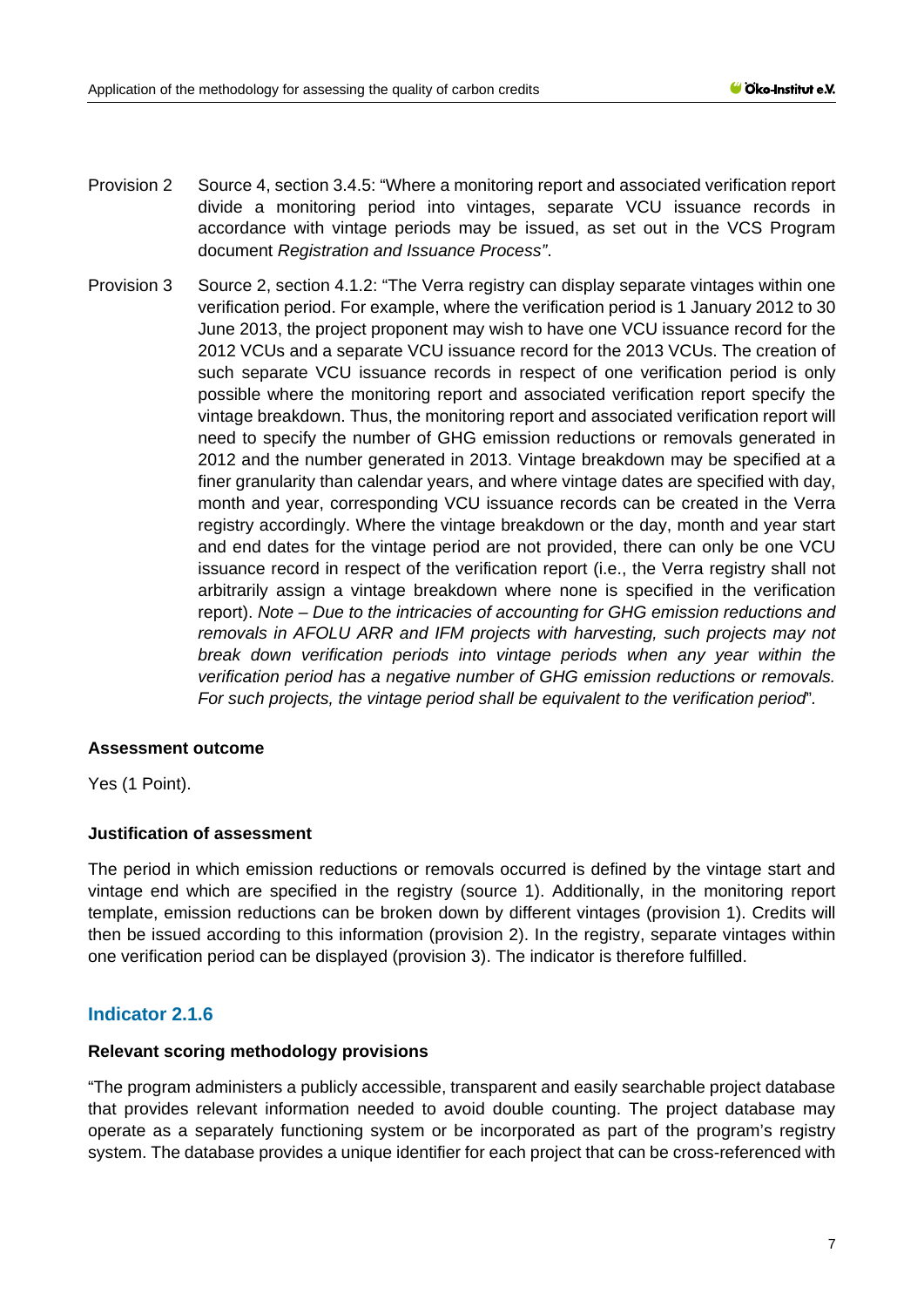carbon credits issued in the program's registry, so that project information can be identified for every carbon credit issued within the registry.

The project database makes, moreover, the following information accessible, either by means of data entries or by means of documents made available through the database:

- a. A description of the project, including information on the mitigation technologies
- b. The emission sources, sinks, and greenhouse gases included in the calculation of the project's emission reductions or removals, along with the location(s) of all relevant sources and sinks
- c. The country and geographical location where the project is implemented, and any other information needed for the project to be unambiguously identified and distinguished from other projects that may occur in the same location
- d. The project owners."

#### **Information sources considered**

1 Verra registry for VCUs, available at<https://registry.verra.org/app/search/VCS/VCUs>

#### **Relevant carbon crediting program provisions**

-

## **Assessment outcome**

General requirement: Yes (1 Point)

- a. Yes (1 Point).
- b. Yes (1 Point)
- c. Yes (1 Point)
- d. Yes (1 Point)

#### **Justification of assessment**

The registry (source 1) contains different databases, including a list of all projects, all projects registered and all VCUs issued. For each project in the list of all projects (registered), the name of the project is linked to a project-specific website, including project documents that provide a description of the project, information on mitigation technologies, emission sources, sinks and greenhouse gases included in the calculation of the project's emission reductions or removals as well as the location(s) of al relevant sources and sinks. Additionally, the project website contains information on the location of the project. The project owners are indicated in the registry database showing all projects registered (column proponent). Therefore, all elements of this indicator are fulfilled.